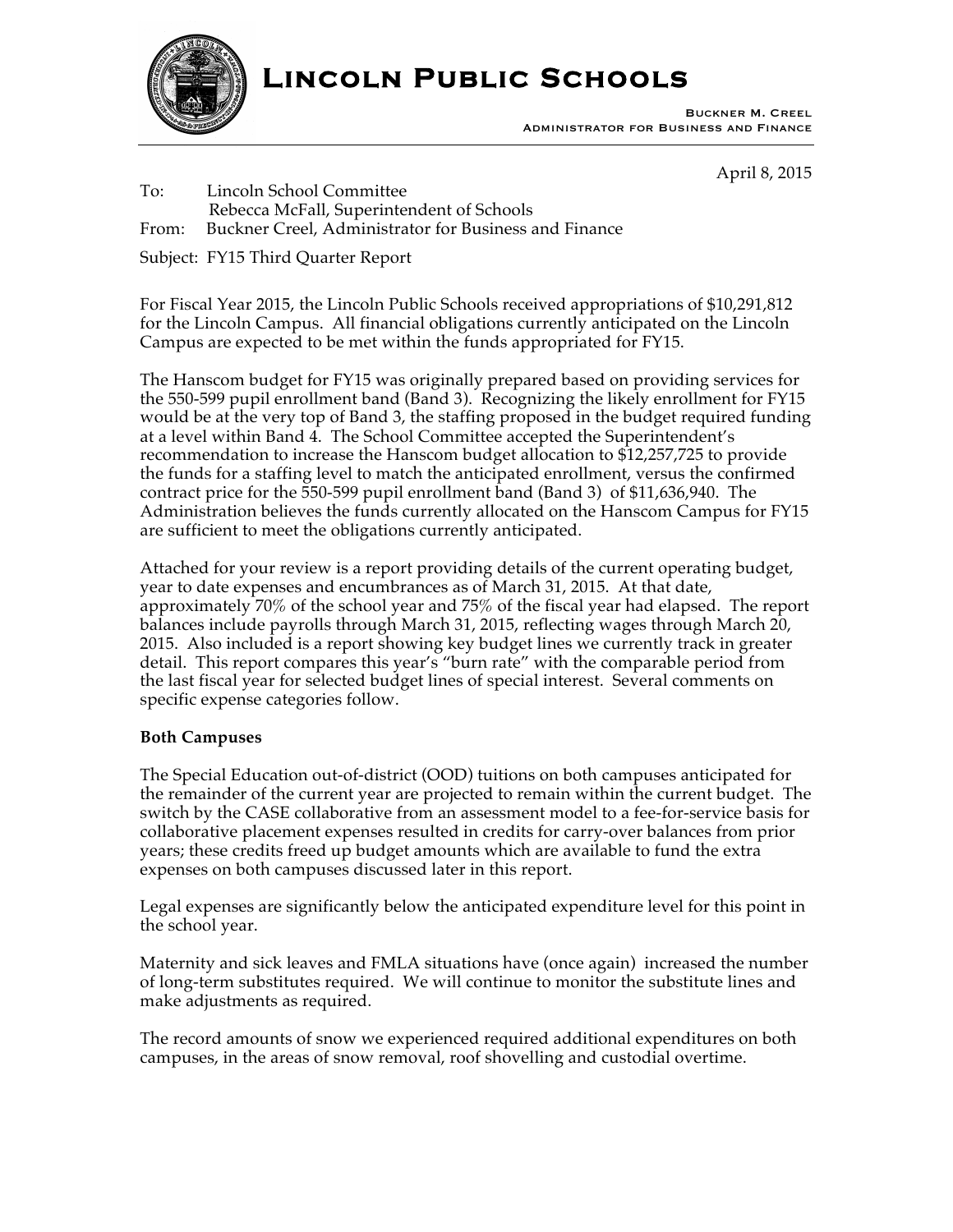## **Lincoln Campus**

General Special Education out-of-district expenses (OOD) and regular substitutes todate appear significantly lower.

UtilitiesThis winter has been only slightly colder than the past winter. To date, the degree-days for this heating season are 1-2% above the degree-days for the 2013-14 heating season. I currently project that the heating costs will not exceed the amount budgeted for natural gas, and could be less, potentially releasing \$5-8,000, depending on the temperature pattern for the remainder of the school year. The FY15 electricity costs are also projected to be less than the budgeted amount, potentially by at least \$20,000.

Long-term substitutes The number of maternity and medical leaves this year requires support from long-term substitutes at a level above that provided in the budget. The original budget for this category was \$40,000 which was revised to \$64,091, so the current additional amount for this category is \$24,091. Long-term subs for two more leaves will be encumbered early in April, requiring an additional \$11,406 for this budget category, and an additional amount, perhaps \$12-15,000, will be required to fund a third long-term sub yet to be identified.

The deficit in the long-term substitutes is offset in part from the amounts released from employee budgets unspent because a portion of these leaves is sometimes unpaid. The remainder is covered through amounts resulting from other personnel actions.

9C State grant reductions Governor Baker was forced to propose current-year budget reductions to balance the budget he inherited when he took office. These cuts, called "9C cuts" after the provision of law (MGL C 29 § 9C) which gives the Governor authority to decrease Executive Branch account budgets, are imposed on a wide range of programs, including the DESE.

Two of our grants were reduced in these 9C cuts:

- The METCO grant was reduced by \$32,264. After reviewing the current plans for the remainder of the year, the METCO director and I primarily reduced the grant budget line for "Instructional/Direct Service Staff," without reducing the actual staff FTE. I provided funds from other parts of the budget to make up the difference.
- The Full-Day Kindergarten grant was reduced by \$13,750. We reduced the grant budget line for "Support Staff," without reducing the actual instructional assistant FTE. Again, I provided funds from other parts of the budget to make up the difference.

The savings in the Special Education collaboratives line resulting from the changes in CASE billing method discussed earlier allowed us to supplant the grant cuts from the Lincoln appropriated budget.

Harsh winter The burden of snow removal on the Lincoln Campus fell primarily on the Town DPW staff, who responded very well to our needs. We determined that some snow should be removed from portions of our roofs, which cost \$25,300 (\$13,900 Brooks, \$11,400 Smith). Careful planning on the part of our Facilities Manager has conserved custodial overtime funds, and we anticipate meeting the remaining requirements within the remaining budget.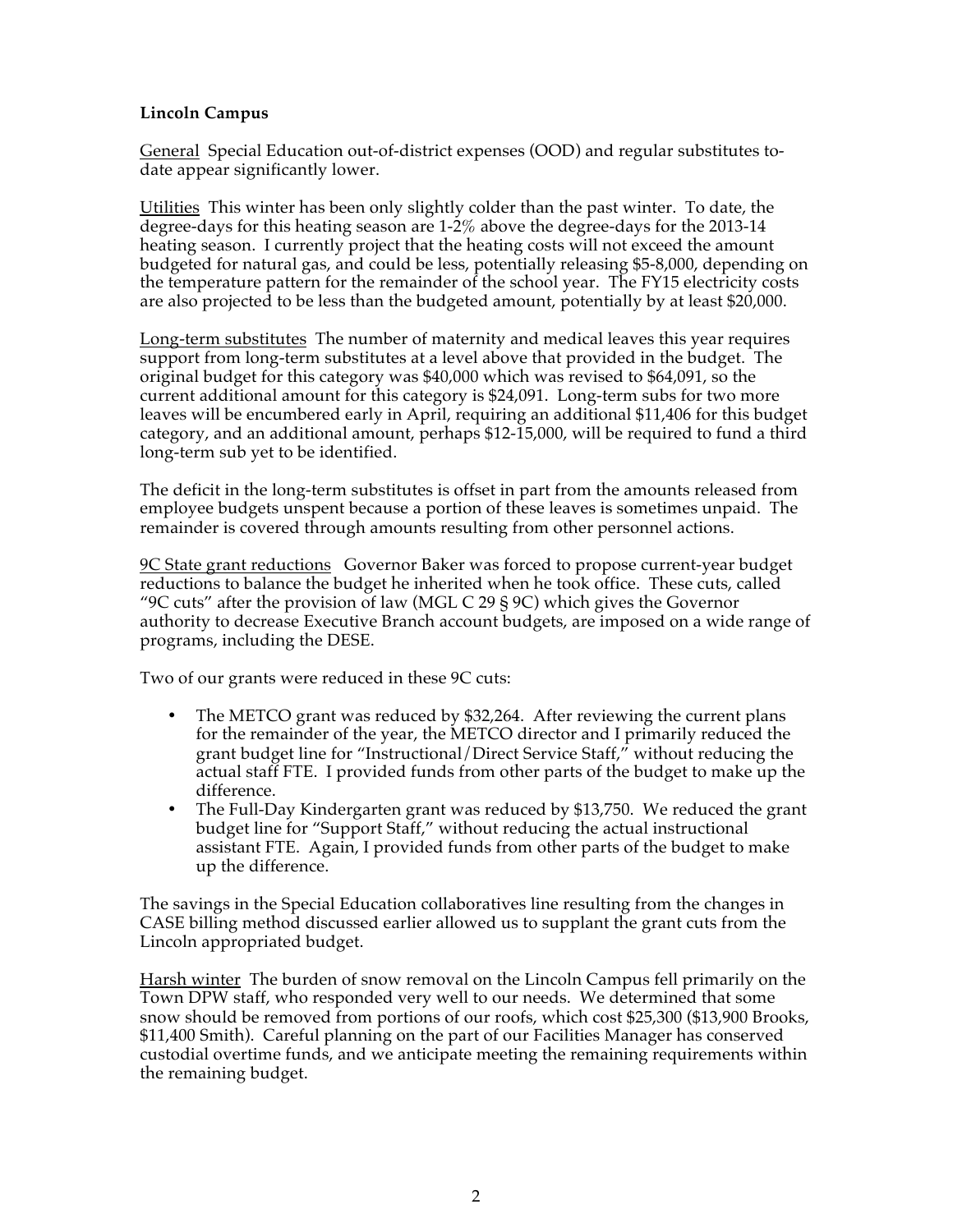### **Hanscom Campus**

General. Legal expenses and heat utilities are significantly below the anticipated expenditure level for this point in the school year.

UtilitiesWe have been billed for electricity only through January, and have had no actual reading of the meter installed for the temporary HMS classrooms. While the FY15 electricity costs are projected to be approximately equal to the budgeted amount, based on last year's billing, the impact of the all-electric temporary facility is unknown and may be higher than currently projected.

Long-term substitutes The number of maternity and medical leaves this year requires support from long-term substitutes at a level above that provided in the budget. The original budget for this category was \$70,000 which was revised to \$77,448, so the current additional amount for this category is \$7,448. An additional amount, perhaps \$12-15,000, will be required to fund two long-term subs yet to be identified.

The deficit in the long-term substitutes is offset in part from the amounts released from employee budgets unspent because a portion of these leaves is sometimes unpaid. The remainder is covered through amounts resulting from other personnel actions.

Harsh winter The burden of snow removal on the Hanscom Campus fell on the District's Facilities staff, who responded very well to our needs. The original budget amount for snow removal was \$35,000; the current estimate for the total expenditures is about \$100,000.

We determined that some snow should be removed from portions of our roofs, which cost \$9,720. Careful planning on the part of our Facilities Manager has conserved custodial overtime funds, but the demands of the winter and several sick leaves have caused us to project that the remaining requirements will slightly exceed the remaining budget.

Please contact me at 781-259-2623 or bcreel@lincnet.org should you have any questions about the enclosed information.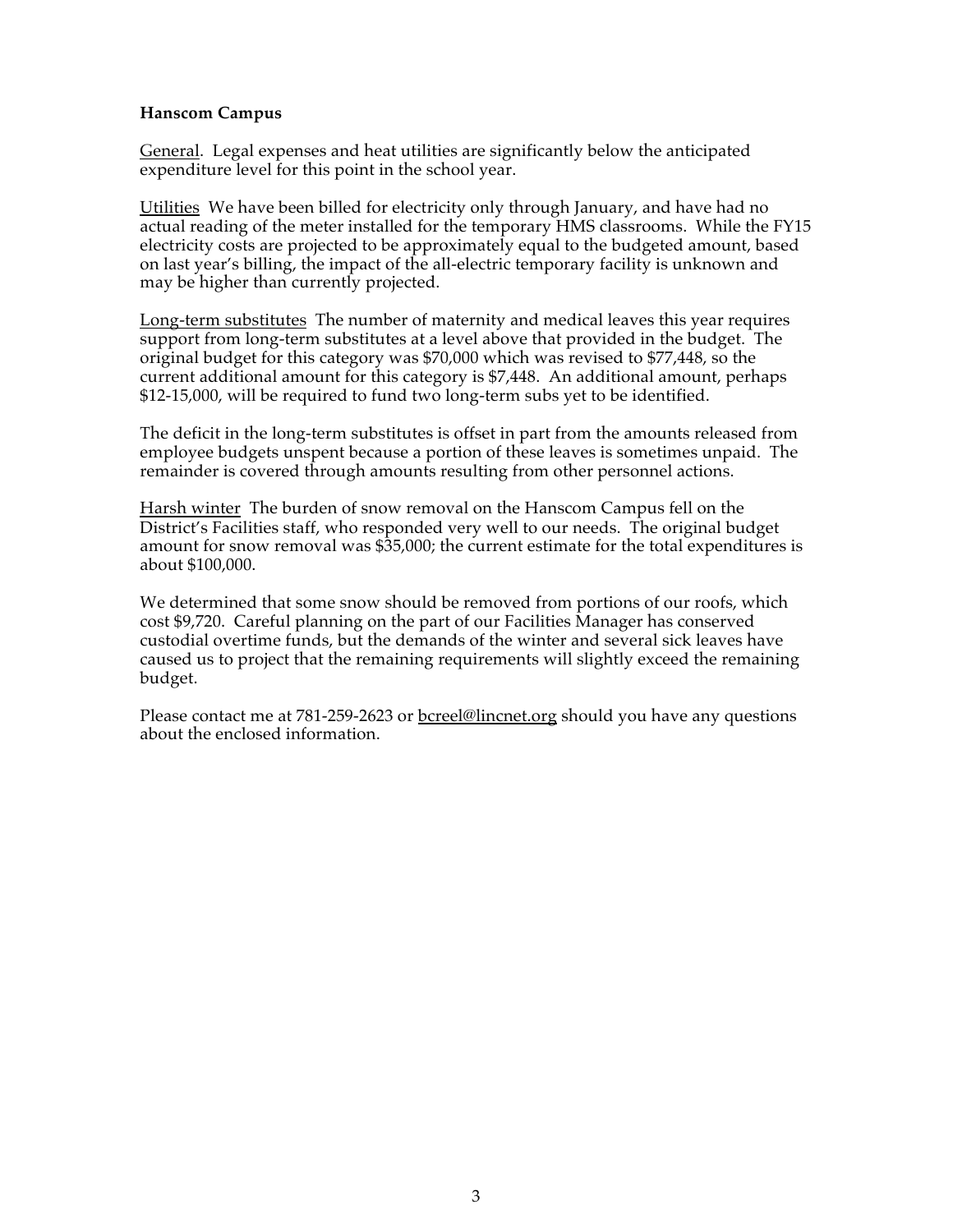#### **Lincoln Campus FY 2015 OPERATING BUDGET -- STATUS REPORT 3rd Quarter**

**as of March 31, 2015**

|                                                  | Original FY15 |                            | <b>Revised FY15</b> | Expended                   |                |                          | Expended & Encumbered |                |                          | % of total |        |
|--------------------------------------------------|---------------|----------------------------|---------------------|----------------------------|----------------|--------------------------|-----------------------|----------------|--------------------------|------------|--------|
| <b>Expense Category</b>                          |               | Operating<br><b>Budget</b> |                     | Operating<br><b>Budget</b> |                | Amount                   | Percent               |                | Amount                   | Percent    | budget |
| School Committee                                 | \$            | 5,165                      | $\mathbb{S}$        | 5,165                      | \$             | 3,156                    | 61.1%                 | \$             | 4,446                    | 86.1%      | 0.05%  |
| Personnel                                        |               |                            |                     |                            |                |                          |                       |                |                          |            |        |
| Administrator Salaries                           | \$            | 818,461                    | \$                  | 818,961                    | \$             | 581,533                  | 71.0%                 | \$             | 818,953                  | 100.0%     | 7.96%  |
| Professional Salaries (Teachers, Nurses, etc.)   |               |                            |                     |                            |                |                          |                       |                |                          |            |        |
| • Regular salaries                               | \$            | 6,060,014                  | \$                  | 6,066,340                  | \$             | 3,934,825                | 64.9%                 | \$             | 6,043,444                | 99.6%      | 58.94% |
| • Stipends (leadership & mentoring)              | \$            | 196,473                    | $\mathcal{S}$       | 202,611                    | \$             | 123,717                  | 61.1%                 | \$             | 192,602                  | 95.1%      | 1.97%  |
| • Substitutes (daily & long-term)                | \$            | 112,500                    | \$                  | 136,591                    | $\mathfrak{S}$ | 78,867                   | 57.7%                 | \$             | 96,851                   | 70.9%      | 1.33%  |
| • Misc. Salaries (see note 1)                    | \$            | 178,128                    | \$                  | 157,475                    | \$             | 52,127                   | 33.1%                 | \$             | 71,069                   | 45.1%      | 1.53%  |
| Paraprofessionals Wages                          |               |                            |                     |                            |                |                          |                       |                |                          |            |        |
| • Special Education Tutors                       | \$            | 80,163                     | \$                  | 94,529                     | \$             | 62,863                   | 66.5%                 | \$             | 90,326                   | 95.6%      | 0.92%  |
| • Instructional Assistants                       | $\mathbb{S}$  | 212,752                    | $\mathfrak{S}$      | 218,153                    | \$             | 134,215                  | 61.5%                 | \$             | 215,318                  | 98.7%      | 2.12%  |
| • Other paraprofessionals                        | \$            | 67,595                     | \$                  | 68,001                     | \$             | 47,240                   | 69.5%                 | \$             | 67,901                   | 99.9%      | 0.66%  |
| Support Staff                                    |               |                            |                     |                            |                |                          |                       |                |                          |            |        |
| • Secretaries                                    | \$            | 386,237                    | \$                  | 364,601                    | \$             | 253,559                  | 69.5%                 | \$             | 359,452                  | 98.6%      | 3.54%  |
| • Facilities, Maintenance & Custodial Staff      | \$            | 430,767                    | $\mathfrak{S}$      | 430,767                    | \$             | 306,036                  | 71.0%                 | \$             | 416,701                  | 96.7%      | 4.19%  |
| • Overtime                                       | \$            | 25,825                     | \$                  | 25,825                     | \$             | 8,431                    | 32.6%                 | \$             | 8,431                    | 32.6%      | 0.25%  |
| Professional & Staff Development                 | \$            | 50,555                     | $\mathbb{S}$        | 52,403                     | \$             | 28,824                   | 55.0%                 | $\mathfrak{S}$ | 39,134                   | 74.7%      | 0.51%  |
|                                                  | $\mathbb{S}$  | 7,750,454                  |                     |                            |                |                          |                       |                |                          |            |        |
| Supplies, Equipment & Services                   |               |                            |                     |                            |                |                          |                       |                |                          |            |        |
| In-District Transportation                       | \$            | 336,900                    | $\mathcal{S}$       | 336,900                    | \$             | 229,320                  | 68.1%                 | \$             | 336,900                  | 100.0%     | 3.27%  |
| Out of District Special Education Transportation | \$            | 53,298                     | \$                  | 53,298                     | \$             | $\overline{\phantom{a}}$ | $0.0\%$               | \$             | $\overline{\phantom{a}}$ | $0.0\%$    | 0.52%  |
| Special Education Tuition (OOD & collaboratives) | \$            | 181,740                    | \$                  | 133,351                    | \$             | 62,246                   | 46.7%                 | \$             | 100,637                  | 75.5%      | 1.30%  |
| General Supplies and Materials                   |               |                            |                     |                            |                |                          |                       |                |                          |            |        |
| • Textbooks                                      | \$            | 21,931                     | $\mathfrak{s}$      | 21,018                     | $\mathfrak{S}$ | 15,428                   | 73.4%                 | \$             | 16,407                   | 78.1%      | 0.20%  |
| • Other Published Materials                      | \$            | 61,186                     | \$                  | 68,693                     | $\mathfrak{S}$ | 36,248                   | 52.8%                 | $\mathbb{S}$   | 42,722                   | 62.2%      | 0.67%  |
| • Durable Goods and Equipment                    | \$            | 98,703                     | \$                  | 113,482                    | \$             | 65,497                   | 57.7%                 | \$             | 83,653                   | 73.7%      | 1.10%  |
| • Consumable Supplies                            | \$            | 128,271                    | \$                  | 116,236                    | \$             | 60,010                   | 51.6%                 | \$             | 78,824                   | 67.8%      | 1.13%  |
| • Contracted Services                            | \$            | 150,699                    | \$                  | 148,018                    | \$             | 56,268                   | 38.0%                 | \$             | 80,550                   | 54.4%      | 1.44%  |
| Facilities & Maintenance                         |               |                            |                     |                            |                |                          |                       |                |                          |            |        |
| • Utilities -- heat                              | \$            | 192,000                    | \$                  | 192,000                    | \$             | 137,196                  | 71.5%                 | \$             | 184,000                  | 95.8%      | 1.87%  |
| • Utilities -- electricity                       | \$            | 203,000                    | $\mathcal{S}$       | 203,000                    | $\mathfrak{S}$ | 106,850                  | 52.6%                 | \$             | 168,425                  | 83.0%      | 1.97%  |
| • Utilities -- water, sewer, telephones          | \$            | 27,500                     | \$                  | 27,500                     | $\mathfrak{S}$ | 11,968                   | 43.5%                 | \$             | 23,756                   | 86.4%      | 0.27%  |
| • Maintenance Services & Supplies                | \$            | 132,996                    | $\mathfrak{S}$      | 157,503                    | \$             | 92,341                   | 58.6%                 | \$             | 114,955                  | 73.0%      | 1.53%  |
| • Custodial Services & Supplies                  | \$            | 37,668                     | \$                  | 37,668                     | \$             | 22,405                   | 59.5%                 | \$             | 24,629                   | 65.4%      | 0.37%  |
| Other expenses (see note 2)                      | \$            | 41,285                     | \$                  | 41,722                     | \$             | 9,792                    | 23.5%                 | \$             | 18,681                   | 44.8%      | 0.41%  |
| TOTALS (see note 3)                              | \$            | 18,042,266                 | \$                  | 10,291,811                 | $\mathfrak{S}$ | 6,520,960                | 63.4%                 | \$             | 9,698,767                | 94.2%      | 100.0% |

Notes

1. Includes personnel control, home/hospital teaching, certain curriculum development & instrumental instruction salaries.

2. Includes (but not limited to) postage, legal expenses including settlements, advertising, printing, permits,etc.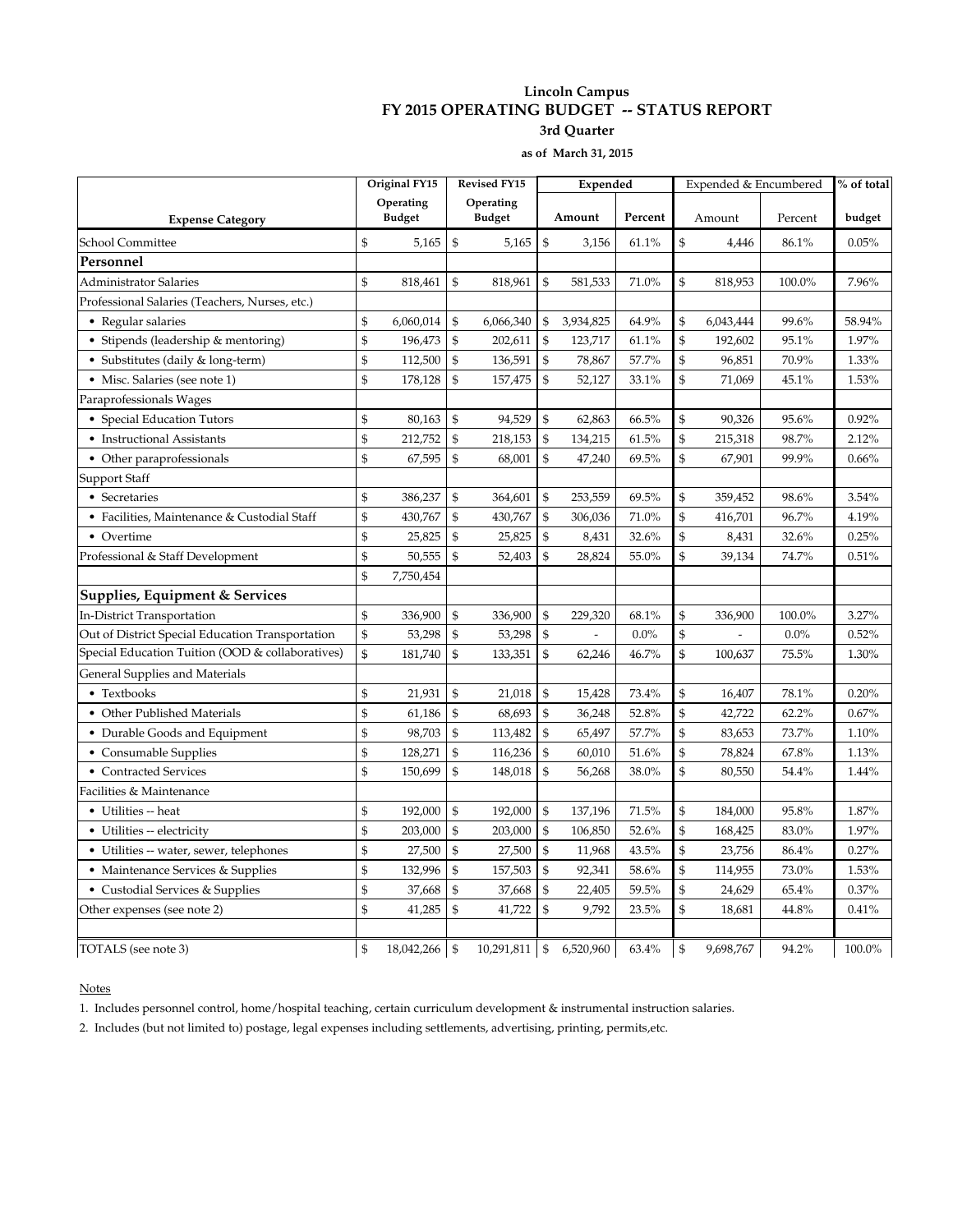#### **Hanscom Campus FY 2015 OPERATING BUDGET -- STATUS REPORT 3rd Quarter**

**as of March 31, 2015**

|                                                  | Original FY15<br><b>Revised FY15</b>            |                            |                | Expended                   |                |           | Expended & Encumbered |                |            |         |            |
|--------------------------------------------------|-------------------------------------------------|----------------------------|----------------|----------------------------|----------------|-----------|-----------------------|----------------|------------|---------|------------|
| <b>Expense Category</b>                          |                                                 | Operating<br><b>Budget</b> |                | Operating<br><b>Budget</b> | Amount         |           | Percent               |                | Amount     | Percent | % of total |
| School Committee                                 | $\mathfrak{S}$                                  | 4,420                      | $\mathcal{S}$  | 4,420                      | \$             | 2,756     | 62.4%                 | $\mathfrak{s}$ | 3,900      | 88.2%   | 0.04%      |
| Personnel                                        |                                                 |                            |                |                            |                |           |                       |                |            |         |            |
| <b>Administrator Salaries</b>                    | \$                                              | 768,851                    | \$             | 768,851                    | $\mathfrak s$  | 551,595   | 71.7%                 | \$             | 768,846    | 100.0%  | 6.27%      |
| Professional Salaries (Teachers, Nurses, etc.)   |                                                 |                            |                |                            |                |           |                       |                |            |         |            |
| • Regular salaries                               | \$                                              | 6,167,478                  | \$             | 5,984,892                  | $\mathfrak{s}$ | 3,905,850 | 65.3%                 | $\mathfrak{S}$ | 5,931,809  | 99.1%   | 48.83%     |
| • Stipends (leadership & mentoring)              | $\mathfrak{S}$                                  | 204,628                    | \$             | 205,275                    | $\mathfrak{s}$ | 131,747   | 64.2%                 | $\mathfrak{s}$ | 204,167    | 99.5%   | 1.67%      |
| • Substitutes (daily & long-term)                | \$                                              | 127,500                    | \$             | 134,947                    | \$             | 67,450    | 50.0%                 | \$             | 98,310     | 72.9%   | 1.10%      |
| • Misc. Salaries (see note 1)                    | \$                                              | 39,416                     | \$             | 54,065                     | \$             | 36,660    | 67.8%                 | $\mathsf{\$}$  | 43,525     | 80.5%   | 0.44%      |
| Paraprofessionals Wages                          |                                                 |                            |                |                            |                |           |                       |                |            |         |            |
| • Special Education Tutors                       | \$                                              | 429,229                    | $\mathcal{S}$  | 492,599                    | \$             | 322,302   | 65.4%                 | \$             | 486,281    | 98.7%   | 4.02%      |
| • Instructional Assistants                       | $\mathfrak{S}$                                  | 348,124                    | \$             | 355,437                    | \$             | 196,001   | 55.1%                 | \$             | 296,419    | 83.4%   | 2.90%      |
| • Other paraprofessionals ****                   | \$                                              | 116,290                    | \$             | 116,728                    | \$             | 82,758    | 70.9%                 | \$             | 116,727    | 100.0%  | 0.95%      |
| Support Staff                                    |                                                 |                            |                |                            |                |           |                       |                |            |         |            |
| • Secretaries                                    | \$                                              | 350,196                    | \$             | 350,563                    | \$             | 246,103   | 70.2%                 | $\mathfrak{s}$ | 347,945    | 99.3%   | 2.86%      |
| • Facilities, Maintenance & Custodial Staff      | $\mathfrak{S}$                                  | 416,640                    | \$             | 415,630                    | $\mathfrak{s}$ | 291,188   | 70.1%                 | \$             | 403,464    | 97.1%   | 3.39%      |
| • Overtime                                       | \$                                              | 16,240                     | $\mathcal{S}$  | 16,594                     | $\$\,$         | 13,633    | 82.2%                 | $\mathfrak{s}$ | 13,633     | 82.2%   | 0.14%      |
| Professional & Staff Development                 | \$                                              | 49,705                     | \$             | 51,999                     | \$             | 27,246    | 52.4%                 | $\mathcal{S}$  | 37,903     | 72.9%   | 0.42%      |
| Employee Benefits & Town Svcs                    | \$                                              | 1,586,000                  | \$             | 1,556,000                  | \$             | 638,829   | 41.1%                 | \$             | 1,525,000  | 98.0%   | 12.69%     |
| Supplies, Equipment & Services                   |                                                 |                            |                |                            |                |           |                       |                |            |         |            |
| In-District Transportation                       |                                                 |                            |                |                            |                |           |                       |                |            |         |            |
| Out of District Special Education Transportation | \$                                              | 204,099                    | \$             | 204,099                    | \$             | 91,389    | 44.8%                 | \$             | 92,921     | 45.5%   | 1.67%      |
| Special Education Tuition (OOD & collaboratives) | \$                                              | 502,439                    | \$             | 502,439                    | \$             | 99,787    | 19.9%                 | $\mathfrak{S}$ | 157,716    | 31.4%   | 4.10%      |
| General Supplies and Materials                   |                                                 |                            |                |                            |                |           |                       |                |            |         |            |
| • Textbooks                                      | \$                                              | 12,975                     | $\mathfrak{S}$ | 16,933                     | $\mathfrak s$  | 8,000     | 47.2%                 | \$             | 12,208     | 72.1%   | 0.14%      |
| • Other Published Materials                      | \$                                              | 86,317                     | $\mathfrak{s}$ | 90,665                     | $\mathbb{S}$   | 44,063    | 48.6%                 | $\mathfrak{s}$ | 49,454     | 54.5%   | 0.74%      |
| • Durable Goods and Equipment                    | \$                                              | 157,426                    | \$             | 158,525                    | \$             | 84,925    | 53.6%                 | \$             | 90,538     | 57.1%   | 1.29%      |
| • Consumable Supplies                            | $\, \, \raisebox{10pt}{\text{\circle*{1.5}}}\,$ | 114,630                    | \$             | 113,878                    | $\mathfrak s$  | 53,172    | 46.7%                 | \$             | 59,655     | 52.4%   | 0.93%      |
| • Contracted Services                            | \$                                              | 164,868                    | \$             | 164,212                    | \$             | 54,281    | 33.1%                 | \$             | 79,877     | 48.6%   | 1.34%      |
| Facilities & Maintenance                         |                                                 |                            |                |                            |                |           |                       |                |            |         |            |
| • Utilities -- heat                              | \$                                              | 11,259                     | \$             | 11,259                     | \$             |           | $0.0\%$               | \$             | 10,000     | 88.8%   | 0.09%      |
| • Utilities -- electricity                       | $\mathfrak{s}$                                  | 110,000                    | \$             | 110,000                    | \$             | 60,991    | 55.4%                 | $\mathfrak{S}$ | 110,000    | 100.0%  | 0.90%      |
| • Utilities -- water, sewer, telephones          | \$                                              | 33,741                     | \$             | 33,741                     | $\mathfrak{s}$ | 17,351    | 51.4%                 | \$             | 26,797     | 79.4%   | 0.28%      |
| • Maintenance Services & Supplies                | $\, \, \raisebox{10pt}{\text{\circle*{1.5}}}\,$ | 169,297                    | $\mathfrak{s}$ | 278,016                    | $\mathfrak{s}$ | 181,388   | 65.2%                 | $\mathsf{\$}$  | 213,996    | 77.0%   | 2.27%      |
| • Custodial Services & Supplies                  | \$                                              | 32,375                     | $\mathfrak{S}$ | 32,375                     | $\mathbb{S}$   | 21,021    | 64.9%                 | \$             | 23,262     | 71.9%   | 0.26%      |
| Other expenses (see note 2)                      | \$                                              | 33,582                     | \$             | 33,583                     | \$             | 9,354     | 27.9%                 | \$             | 15,536     | 46.3%   | 0.27%      |
| TOTALS (see note 3)                              | \$                                              | 12,257,725                 | $\mathbb{S}$   | 12,257,725 \$              |                | 7,239,842 | 59.1%                 | \$             | 11,219,887 | 91.5%   |            |

**Notes** 

1. Includes personnel control, home/hospital teaching, certain curriculum development & instrumental instruction salaries.

2. Includes (but not limited to) postage, legal expenses including settlements, advertising, printing, permits,etc.